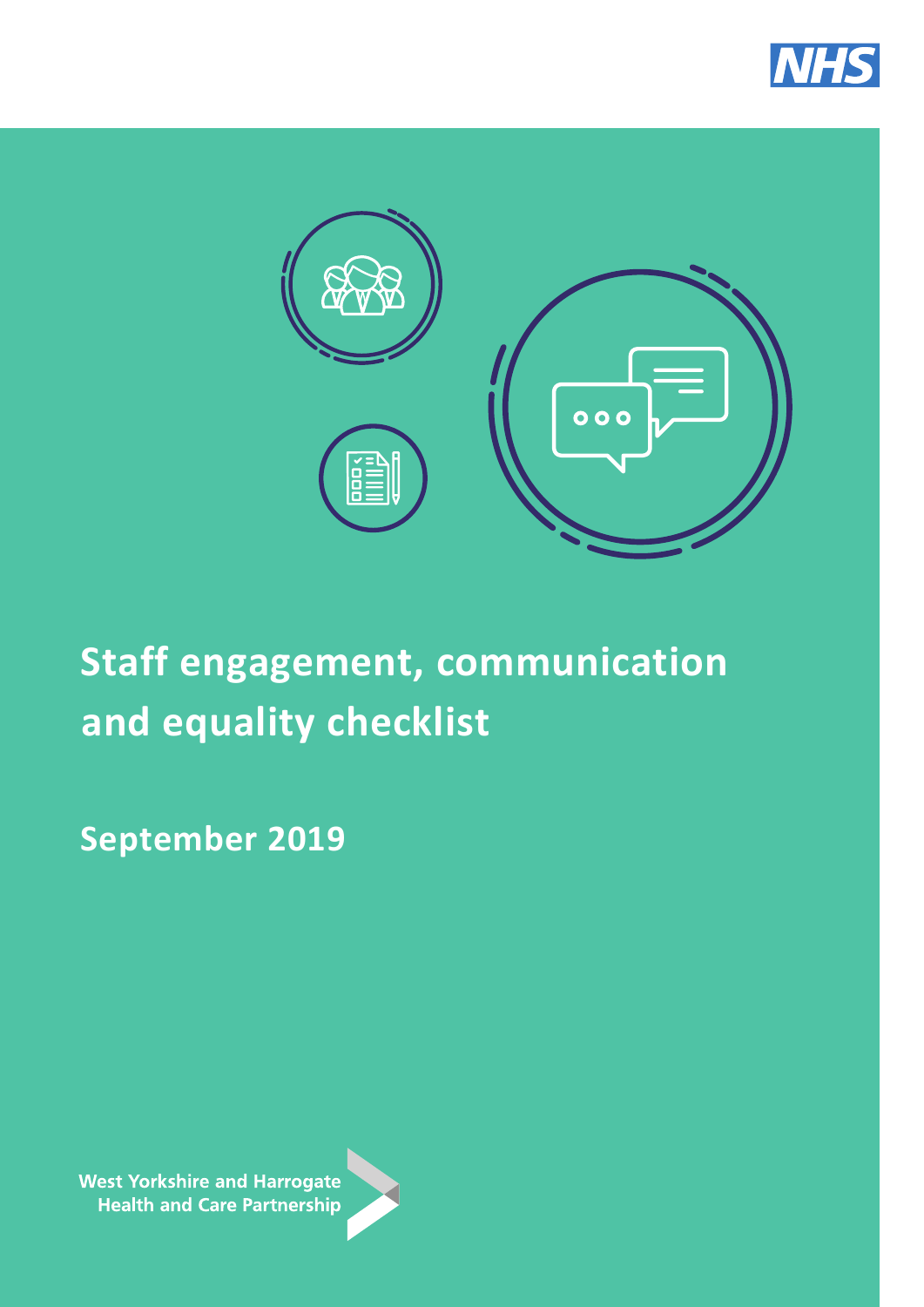# **Guidance only: Staff engagement, communication and equality checklist**

This guidance has been produced to offer useful information on how to engage and communicate with the workforce and staff union representatives during any change within an organisation.

If a change affects more than one organisation you need to co-ordinate communications and engagement for staff and consider briefing the West Yorkshire and Harrogate Area Partnership Group.

This guidance does not replace your organisations change policy for managing organisational change consistently and equitably to all staff.

# **Overarching principles**

When engaging and communicating with staff members you should consider the following principles:

| Work with HR for advice<br>and guidance                                                  | Staff will want to know what it means for them in their working<br>environment:<br>Produce FAQs with HR<br>$\bullet$<br>Set up an intranet page<br>$\bullet$<br>Consider a staff blog on the change proposal<br>$\bullet$                                                                       |
|------------------------------------------------------------------------------------------|-------------------------------------------------------------------------------------------------------------------------------------------------------------------------------------------------------------------------------------------------------------------------------------------------|
| Involve your<br>engagement,<br>communications and<br>equality teams                      | Speak to your engagement and communication teams at the earliest<br>opportunity so that you can assess the scale and impact of the change, and<br>plan to manage any potential issues. Make sure your press officer is aware<br>and you know who to talk to for up to date information.         |
| Work with the unions<br>from the very beginning                                          | Ensure regular meetings are set up with Staff Side (union<br>$\bullet$<br>representatives) via HR though the social partnership forum (SPF).<br>Invite them to meetings to meet with their members ahead or after<br>$\bullet$<br>briefings.                                                    |
| Work with your<br>governance lead from the<br>beginning for decision<br>making processes | Any decisions needed will need to follow your organisation's governance<br>routes:<br>Produce flow charts / timeline for decision making<br>$\bullet$<br>Prepare briefing papers to agreed timelines.<br>$\bullet$                                                                              |
| Leave enough time                                                                        | The length of time you need to plan, deliver and report on your<br>engagement will depend on;<br>The scale of the change<br>The impact on staff members (especially working carers)<br>$\bullet$<br>Other factors such as involving unions and internal staff support<br>$\bullet$<br>services. |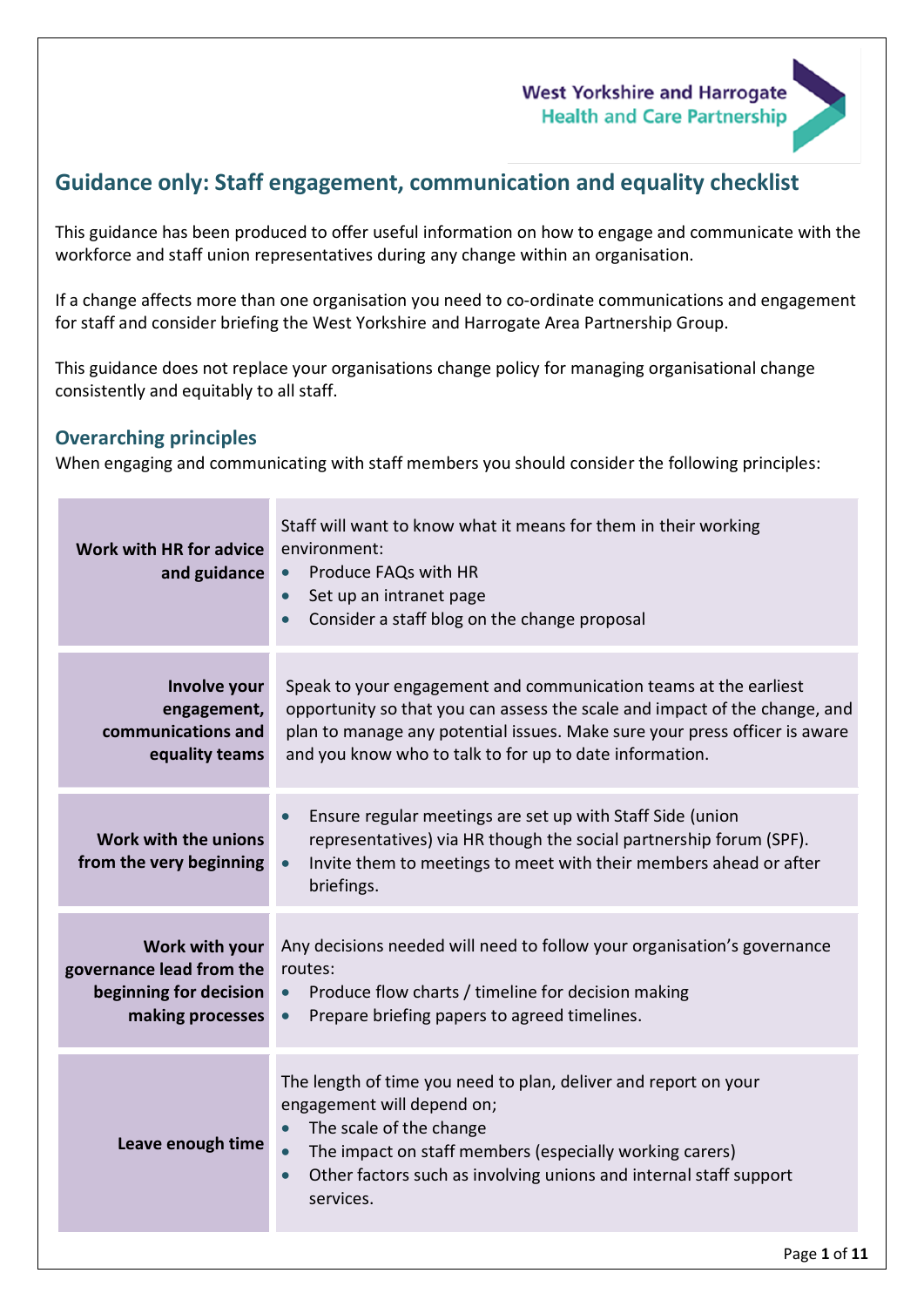| <b>Consider levels of</b><br>influence                                                                                                  | Be clear about what is changing and what staff can actually influence, and<br>how they can do this. Provide an opportunity to share their views<br>anonymously if helpful.                                                                                                                                                                                                                                                                                 |  |  |
|-----------------------------------------------------------------------------------------------------------------------------------------|------------------------------------------------------------------------------------------------------------------------------------------------------------------------------------------------------------------------------------------------------------------------------------------------------------------------------------------------------------------------------------------------------------------------------------------------------------|--|--|
| <b>Engage managers first so</b><br>they can ask questions<br>which affect their teams<br>and help be<br>communication<br>advocates      | Consider manager briefings<br>Produce manager communication toolkits with guidance for cascading<br>through their teams (produce key messages, FAQs, CEO/director film of<br>why change is needed and consider team WhatsApp groups for those<br>working out of office hours or in other sites.                                                                                                                                                            |  |  |
| <b>Making the engagement</b><br>accessible - with<br>channels in place to<br>support staff working<br>offsite or out of office<br>hours | You will need to demonstrate that you have made your engagement<br>accessible to all staff members.<br>Provide information in alternative formats when requested such as<br>easy read / BSL.<br>Use different methods to engage such as drop-ins, paper surveys, and<br>online surveys.<br>Think about all communication channels available and where best you<br>can tell them about the change, for example staff rooms and<br>equipment pick up points. |  |  |
| Produce a<br>communication toolkit<br>for managers (and keep it<br>current with regular<br>feedback)                                    | Consider:<br>Presentations, Blog and Vlog links<br>People stories, case studies - what would be different for those<br>accessing care, as well as staff delivering the service.<br>Messages from the front line<br>Key messages for cascading<br>Help line number for further info<br>CEO/director messages from the top<br>Manager briefings<br>Walk the floor opportunities.                                                                             |  |  |
| Regular feedback 'you<br>said, we did'                                                                                                  | Feeding back the findings of the engagement and demonstrating what<br>difference staff feedback has made is an essential part of the engagement<br>process. Consider 'You said we did' formats.                                                                                                                                                                                                                                                            |  |  |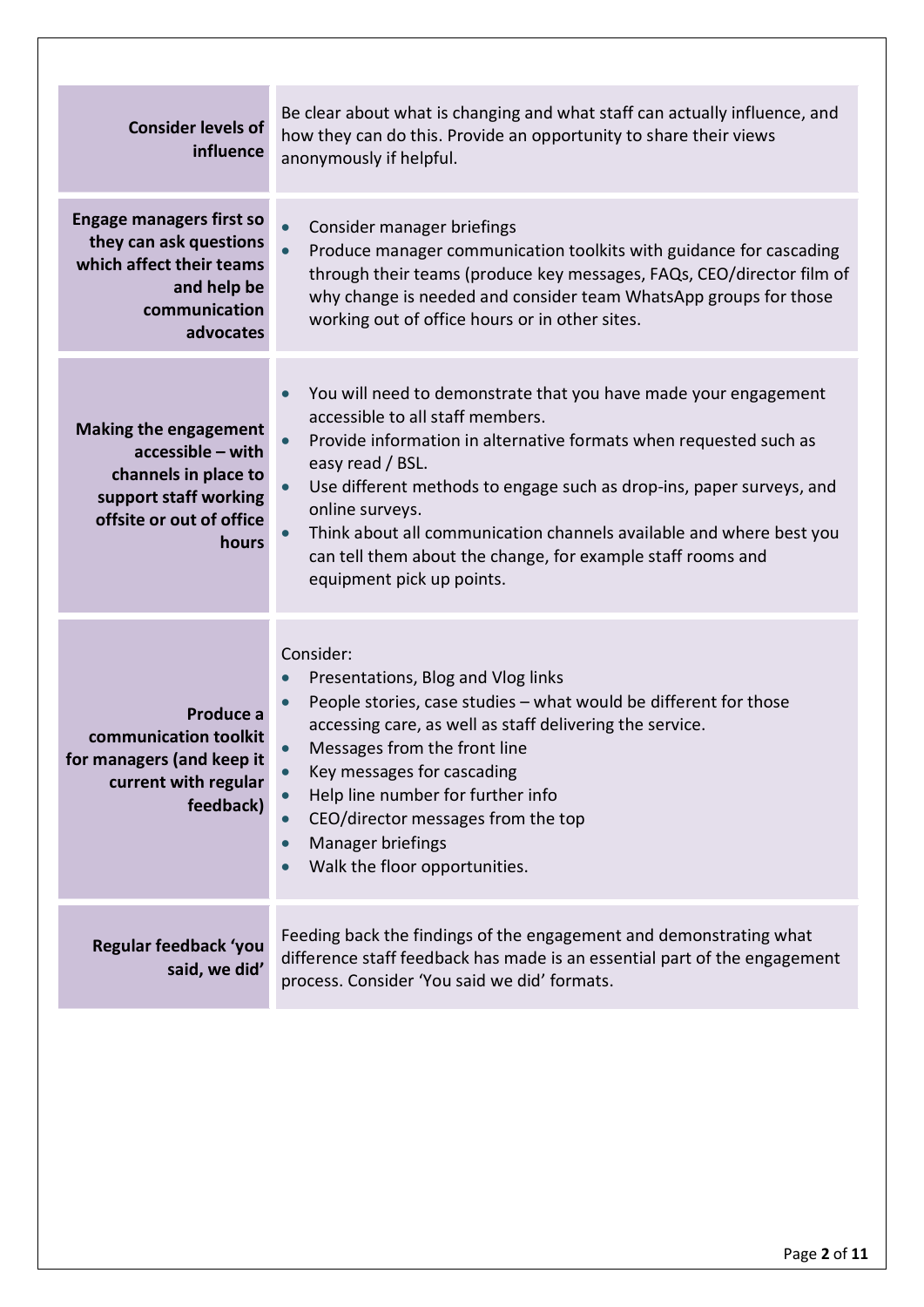# **Outline your plans for engaging and communicating with staff about the change**

| <b>Project lead:</b><br>Name and contact details of person leading the<br>project                                                                               |  |
|-----------------------------------------------------------------------------------------------------------------------------------------------------------------|--|
| <b>HR</b> lead:<br>Name and contact details of person from the HR<br>team overseeing the engagement (if<br>applicable).                                         |  |
| Union representatives:<br>Name and contact details of person from the<br>union overseeing the engagement (if<br>applicable).                                    |  |
| <b>Engagement lead:</b><br>Name and contact details of person from the<br>engagement team overseeing the engagement<br>(if applicable).                         |  |
| <b>Communications lead / press officer:</b><br>Name and contact details of person from the<br>communications team overseeing the engagement<br>(if applicable). |  |
| <b>Equality lead:</b><br>Name and contact details of person from the<br>equality team overseeing the engagement (if<br>applicable).                             |  |

**Provide a background to your project:** Consider including; an outline of the service (who is it for, what does it provide?) Is the project led by National, West Yorkshire and Harrogate Health and Care Partnership or local priorities? Include in this description if the project is also driven by any other priorities i.e. patient views, workforce pressures etc.

**Timescale of project:** Include in this description any key dates, milestones and meetings etc.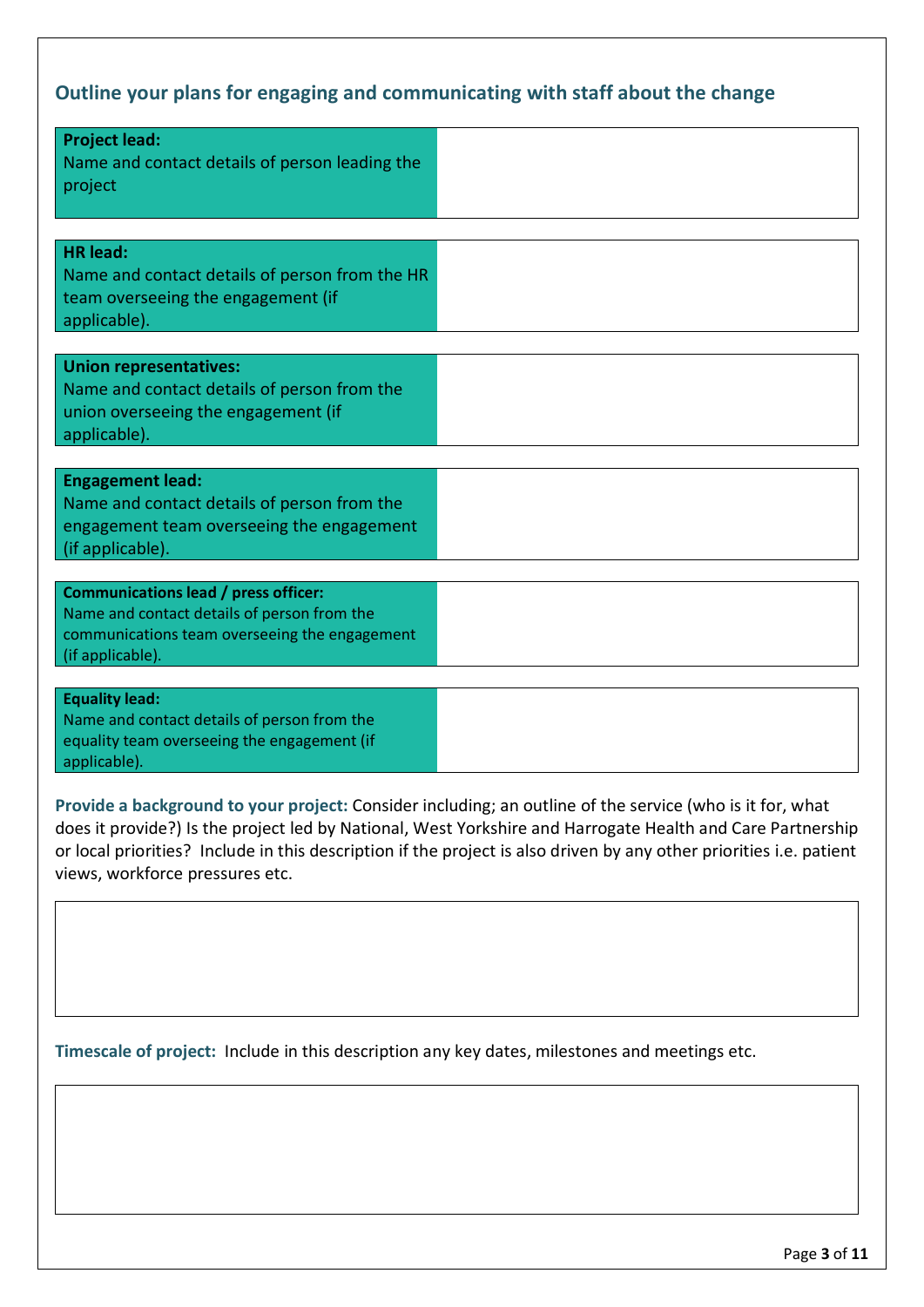**Why are you making the change?** (What impact will it have staff especially working carers)

**Could the project change the way a service is currently provided or delivered?** ☐Yes ☐ No

If yes, outline of what is changing (what will be different after the change?) give details below e.g. which service, change the location, opening times, facilities or services on offer

**Would the outcome of this change result in?** ☐An enhancement ☐ Reduction in service ☐No difference

**Does the information above affect staff from?** (please specify which organisation)

☐ Bradford District and Craven ☐ Calderdale ☐ Harrogate ☐ Kirklees ☐ Leeds ☐ Wakefield *Give details below if there is variation between areas, how many staff are likely to be affected, and is it likely to specifically affect staff from protected groups1&2?*

| Age $\Box$ Disability $\Box$ Gender reassignment $\Box$ Marriage & Civil Partnership $\Box$ Pregnancy and maternity |
|---------------------------------------------------------------------------------------------------------------------|
| □ Race □ Religion or belief □ Sex □ Sexual orientation □ Other groups <sup>2</sup>                                  |

# **Could the project directly affect the services received by the public including patients, unpaid carers and families?** ☐Yes ☐ No

If yes, speak to your engagement, communication and equality team to develop a patient and public engagement plan.

#### **If none of these questions apply, please describe the nature of the change:**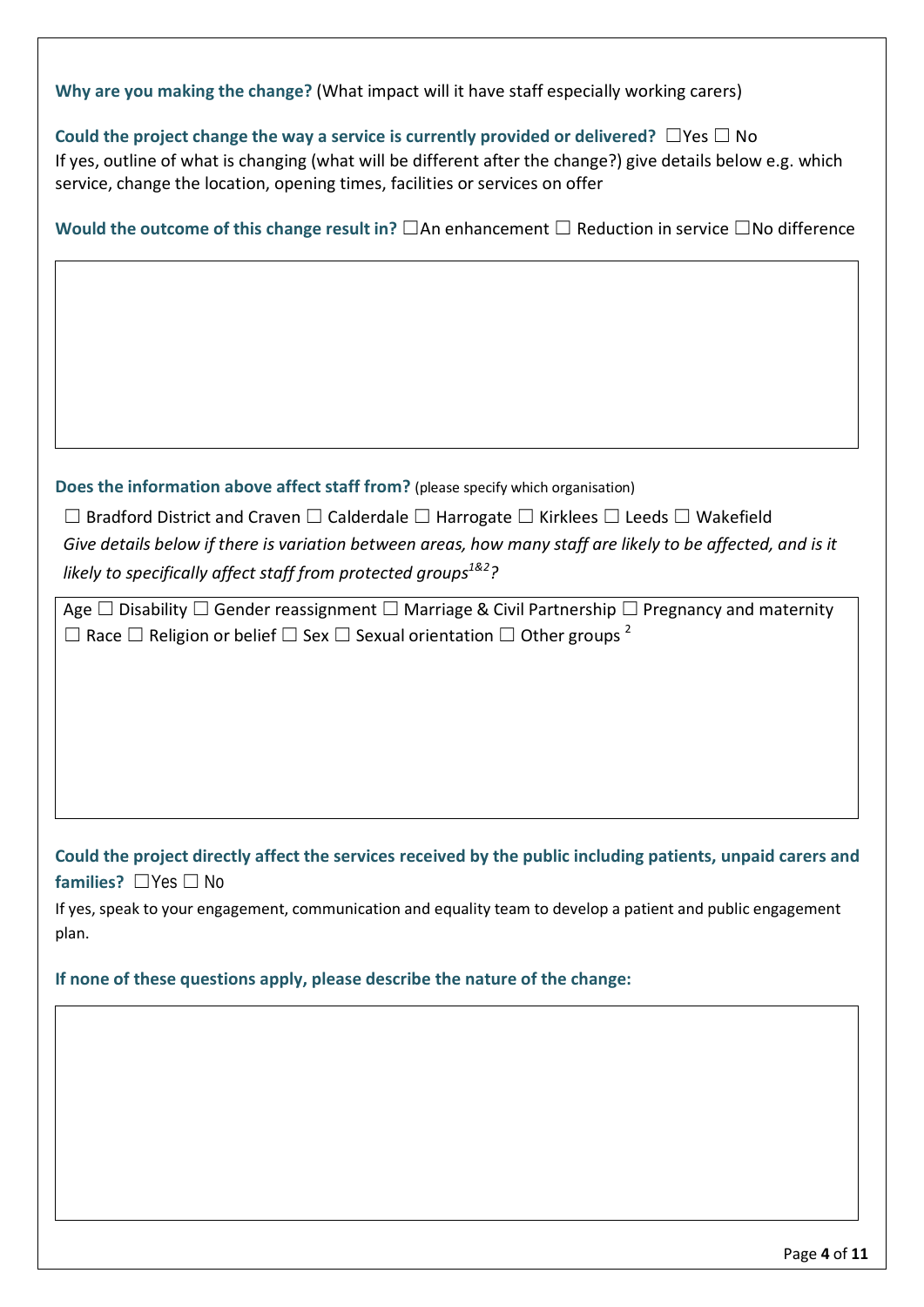**Do you have the evidence base to support the project? Give details below;** (please specify which organisation)

☐ Bradford District and Craven ☐ Calderdale ☐ Harrogate ☐ Kirklees ☐ Leeds ☐ Wakefield Give details below if there is variation between areas:

# **To be completed by engagement and equality leads only:** (please specify which organisation)

|                            | <b>Yes</b>                      | <b>No</b>                                   | <b>Legal duty</b>               |
|----------------------------|---------------------------------|---------------------------------------------|---------------------------------|
| Equality impact            | Bradford & Craven □             | Bradford & Craven □                         | Equality Act 2010               |
| assessment required        | Calderdale<br>$\Box$            | Calderdale                                  |                                 |
|                            | Harrogate<br>$\Box$             | Harrogate                                   |                                 |
|                            | <b>Kirklees</b><br>П            | <b>Kirklees</b><br>×.                       |                                 |
|                            | Leeds<br>$\Box$                 | Leeds                                       |                                 |
|                            | Wakefield<br>$\vert \ \ \vert$  | Wakefield                                   |                                 |
| <b>Engagement activity</b> | Bradford & Craven □             | Bradford & Craven □                         | Legal duty                      |
| required                   | Calderdale                      | Calderdale                                  | Section 242 of the Health and   |
|                            | Harrogate<br>$\Box$             | П<br>Harrogate                              | Social Care Act, Section 14Z2 - |
|                            | <b>Kirklees</b><br>$\Box$       | Kirklees                                    | Public involvement and          |
|                            | Leeds<br>$\Box$                 | Leeds                                       | consultation by clinical        |
|                            | Wakefield<br>$\Box$             | Wakefield                                   | commissioning groups            |
| Co-production              | Bradford & Craven □             | Bradford & Craven<br>$\Box$                 | Legal duty                      |
| activity required          | Calderdale<br>$\Box$            | Calderdale<br>$\vert \ \ \vert$             | Section 242 of the Health and   |
|                            | $\Box$<br>Harrogate             | Harrogate<br>$\mathcal{L}_{\mathcal{A}}$    | Social Care Act - Section 14U - |
|                            | <b>Kirklees</b><br>$\Box$       | <b>Kirklees</b><br>$\overline{\phantom{a}}$ | Duty to promote involvement of  |
|                            | $\Box$<br>Leeds                 | $\Box$<br>Leeds                             | each patient                    |
|                            | $\Box$<br>Wakefield             | Wakefield                                   |                                 |
| Formal consultation        | Bradford & Craven □             | Bradford & Craven<br>$\Box$                 | Legal duty                      |
| activity required          | Calderdale<br>$\Box$            | Calderdale                                  | Section 242 of the Health and   |
|                            | Harrogate<br>$\Box$             | Harrogate<br>$\mathbf{I}$                   | Social Care Act, Section 14Z2 - |
|                            | <b>Kirklees</b><br>П            | $\Box$<br><b>Kirklees</b>                   | Public involvement and          |
|                            | Leeds<br>$\Box$                 | Leeds<br>$\Box$                             | consultation by clinical        |
|                            | Wakefield<br>П                  | Wakefield                                   | commissioning groups            |
| Communication              | Bradford & Craven □             | Bradford & Craven □                         | <b>Legal Duty</b>               |
| activity required          | Calderdale<br>$\vert \ \ \vert$ | Calderdale                                  | <b>NHS Constitution</b>         |
|                            | $\Box$<br>Harrogate             | □<br>Harrogate                              |                                 |
|                            | <b>Kirklees</b><br>$\Box$       | <b>Kirklees</b><br>$\overline{\phantom{0}}$ |                                 |
|                            | Leeds<br>$\Box$                 | Leeds                                       |                                 |
|                            | Wakefield<br>$\Box$             | Wakefield                                   |                                 |
| Other, for example         | Bradford & Craven □             | Bradford & Craven □                         | Union representation            |
| unions / Staff Side        | Calderdale<br>$\Box$            | Calderdale<br>$\Box$                        | Health and Care Act 2012.       |
| representatives,           | $\Box$<br>Harrogate             | $\Box$<br>Harrogate                         |                                 |
| Health and                 | Kirklees<br>$\Box$              | <b>Kirklees</b><br>Ш                        |                                 |
| Wellbeing Boards,          | Leeds<br>$\Box$                 | Leeds<br>$\Box$                             |                                 |
| Joint Overview             | Wakefield<br>$\Box$             | Wakefield<br>П                              |                                 |
| Scrutiny Committee,        |                                 |                                             |                                 |
| local Overview             |                                 |                                             |                                 |
| <b>Scrutiny Committee</b>  |                                 |                                             |                                 |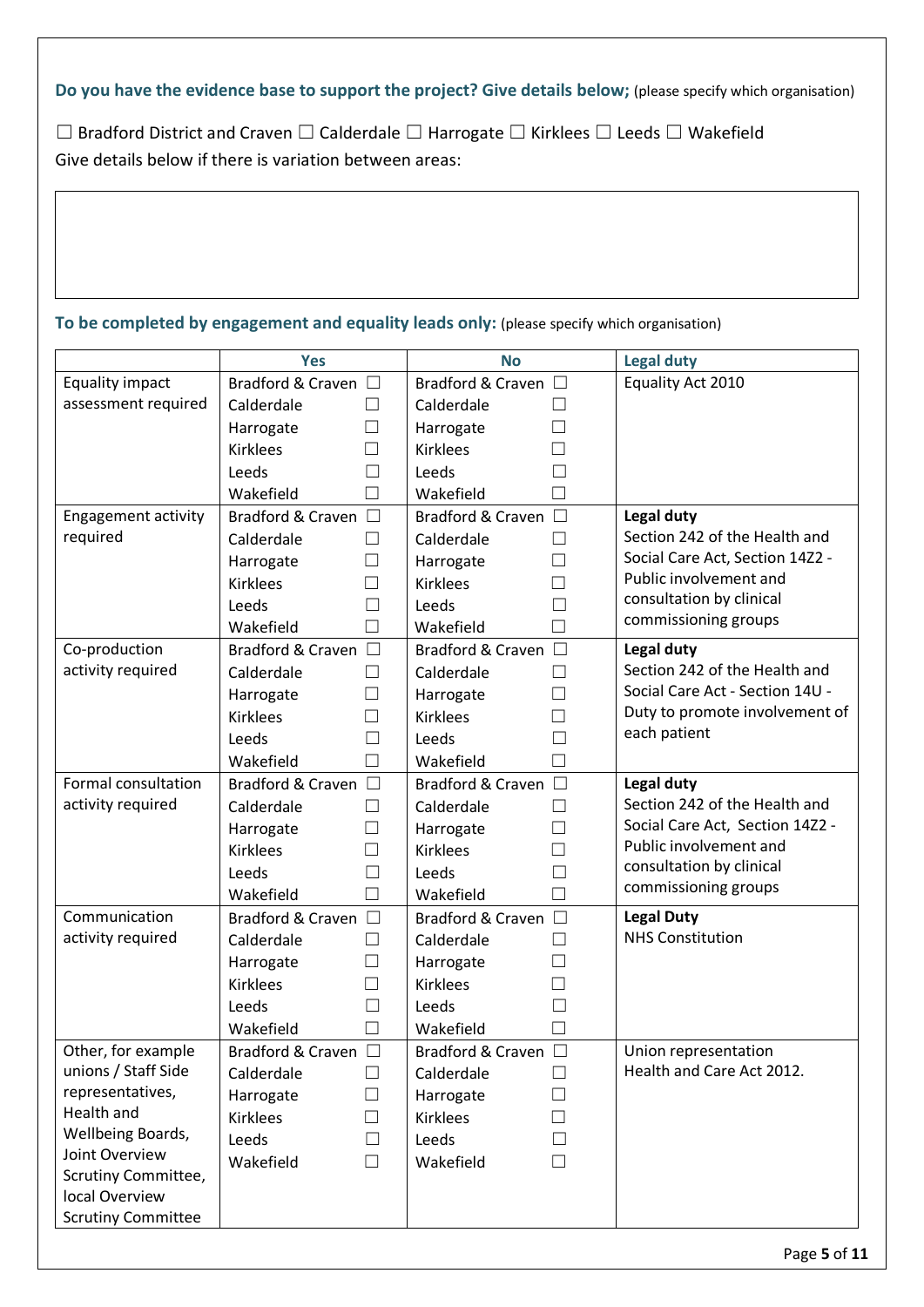| No activity required | Bradford & Craven $\Box$ |  | Bradford & Craven $\Box$ |  |
|----------------------|--------------------------|--|--------------------------|--|
|                      | Calderdale               |  | Calderdale               |  |
|                      | Harrogate                |  | Harrogate                |  |
|                      | <b>Kirklees</b>          |  | Kirklees                 |  |
|                      | Leeds                    |  | Leeds                    |  |
|                      | Wakefield                |  | Wakefield                |  |

**Is the project likely to receive national, local media attention?** Please discuss with your communication lead / press officer (please specify which organisation)

☐ Bradford District and Craven ☐ Calderdale ☐ Harrogate ☐ Kirklees ☐ Leeds ☐ Wakefield Give details below if there is variation between areas:

#### **Recommendations, team leads and senior officer (SRO) approval:**

| HR lead:                    | Allocated engagement lead:    |                                   |
|-----------------------------|-------------------------------|-----------------------------------|
|                             | Actions agreed:               |                                   |
|                             | Date:                         |                                   |
| <b>Engagement lead:</b>     | Allocated lead:               |                                   |
|                             | Actions agreed:               |                                   |
|                             | Date:                         |                                   |
| <b>Communications lead:</b> | Allocated lead:               |                                   |
|                             | Actions agreed:               |                                   |
|                             | Date:                         |                                   |
| <b>Equality lead:</b>       | Allocated equality lead:      |                                   |
|                             | Actions agreed:               |                                   |
|                             | Date:                         |                                   |
| SRO:                        | Agreement to complete project | Yes $\Box$ No $\Box$ Other $\Box$ |
|                             | scope:                        |                                   |
|                             | Allocated clinical lead:      |                                   |
|                             | Date of approval:             |                                   |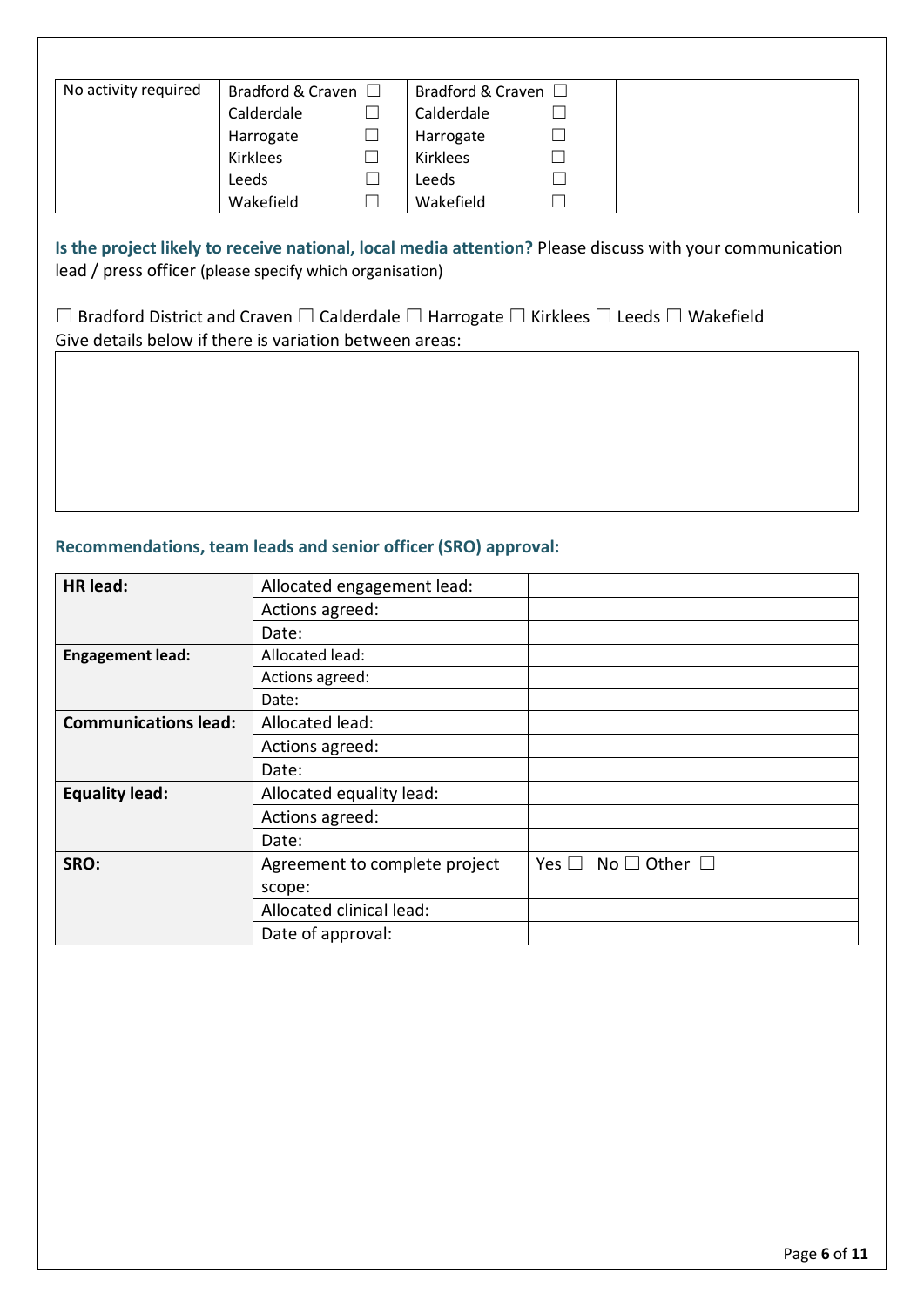#### **Appendix 1 - Our responsibilities and legal duties**

#### **Union representation**

Trade union reps are entitled to paid time off to get training and do their work as reps (as shop stewards, health and safety or union learning reps or other trade union officials). The objective of staff engagement is to promote effective employee relations by providing accredited representatives of the recognised trade unions with reasonable time and appropriate facilities to carry out their functions. We recognise the importance of working, in partnership, with the trade unions and are therefore keen to ensure that the role undertaken by the trade unions representatives is supported.

#### **Staff consultation**

Every organisation will have an Organisational Change Policy which must be followed with appropriate advice from HR. Organisational Change refers to a proposed change that will have a significant impact on staff. An organisational change, as it affects an individual employee or group of employees is any change that alters their contracted:

- Work patterns
- Work location
- Grade, pay or other terms and conditions of service;
- Establishment of their post or leads to displacement of post(s) through the reduction of numbers of posts;
- Fundamental nature of their role and main responsibilities / duties;
- Employer e.g. through TUPE transfers, statutory instrument, enforced secondment

Anyone who identifies the potential need for a change must ensure that any consultation undertaken with staff is meaningful and offers a genuine opportunity to present alternative approaches to the change, identify risks, and provide feedback as to the impact of the change on their personal circumstances. Consultation is the process by which the views of those affected by a proposal are sought, considered and appropriate amendments or alterations made.

#### **Section 14P - Duty to promote NHS Constitution**

(1) Each clinical commissioning group must, in the exercise of its functions— (a) Act with a view to securing that health services are provided in a way which promotes the NHS **Constitution** 

#### **Section 14U - Duty to promote involvement of each patient**

(1) Each clinical commissioning group must, in the exercise of its functions, promote the involvement of patients, and their carers and representatives (if any), in decisions which relate to—

- (a) The prevention or diagnosis of illness in the patients, or
- (b) Their care or treatment.

#### **Section 14Z2 - Public involvement and consultation by clinical commissioning groups**

(1)This section applies in relation to any health services which are, or are to be, provided pursuant to arrangements made by a clinical commissioning group in the exercise of its functions ("commissioning arrangements").

(2) The clinical commissioning group must make arrangements to secure that individuals to whom the services are being or may be provided are involved (whether by being consulted or provided with information or in other ways)—

(a) In the planning of the commissioning arrangements by the group,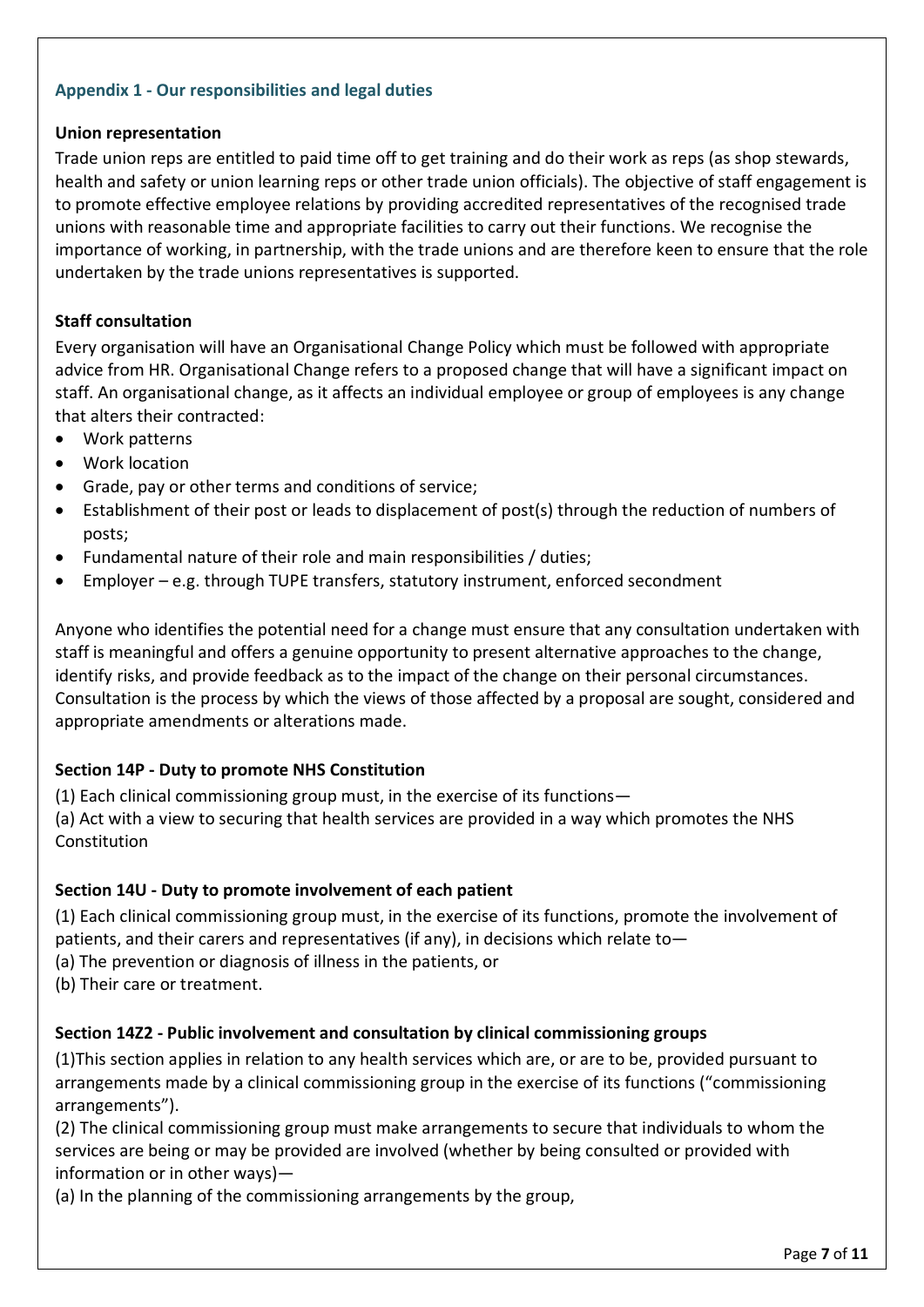(b) In the development and consideration of proposals by the group for changes in the commissioning arrangements where the implementation of the proposals would have an impact on the manner in which the services are delivered to the individuals or the range of health services available to them, and (c) In decisions of the group affecting the operation of the commissioning arrangements where the implementation of the decisions would (if made) have such an impact.

# **NHS Constitution (Refreshed March 2013)**

The NHS Constitution produced by the Department of Health establishes the principles and values of the NHS in England. It sets out rights to which patients, public and staff are entitled, and pledges which the NHS is committed to achieve, together with responsibilities, which the public, patients and staff owe to one another to ensure that the NHS operates fairly and effectively. The Secretary of State for Health, all NHS bodies, private and voluntary sector providers supplying NHS services, and local authorities in the exercise of their public health functions are required by law to take account of this Constitution in their decisions and actions.

Seven key principles guide the NHS in all it does. They are underpinned by core NHS values which have been derived from extensive discussions with staff, patients and the public. Principle Four focuses around patient engagement and involvement and is emphasised through the Patient's Rights Section.

# **Principle four**

The NHS aspires to put patients at the heart of everything it does. It should support individuals to promote and manage their own health. NHS services must reflect, and should be coordinated around and tailored to, the needs and preferences of patients, their families and their carers. Patients, with their families and carers, where appropriate, will be involved in and consulted on all decisions about their care and treatment. The NHS will actively encourage feedback from the public, patients and staff, welcome it and use it to improve its services.

# **Patient rights - Involvement in your healthcare and in the NHS:**

The public have the right to be involved, directly or through representatives, in the planning of healthcare services commissioned by NHS bodies, the development and consideration of proposals for changes in the way those services are provided, and in decisions to be made affecting the operation of those services. The NHS also commits:

- To provide you with the information and support you need to influence and scrutinise the planning and delivery of NHS services (pledge);
- To work in partnership with you, your family, carers and representatives (pledge);
- To involve you in discussions about planning your care and to offer you a written record of what is agreed if you want one (pledge); and
- To encourage and welcome feedback on your health and care experiences and use this to improve services (pledge).

# **The Equality Act 2010**

The Equality Act 2010 unifies and extends previous equality legislation. Nine characteristics are protected by the Act, age, disability, gender reassignment, marriage and civil partnership, pregnancy and maternity, race, religion and belief, sex and sexual orientation.

Section 149 of the Equality Act 2010 states that all public authorities must have due regard to the need to a) eliminate discrimination, harassment and victimisation, b) advance 'Equality of Opportunity', and c) foster good relations. To help support organisations to meet these duties a set of principles have been detailed in case law. These are called the Brown Principles;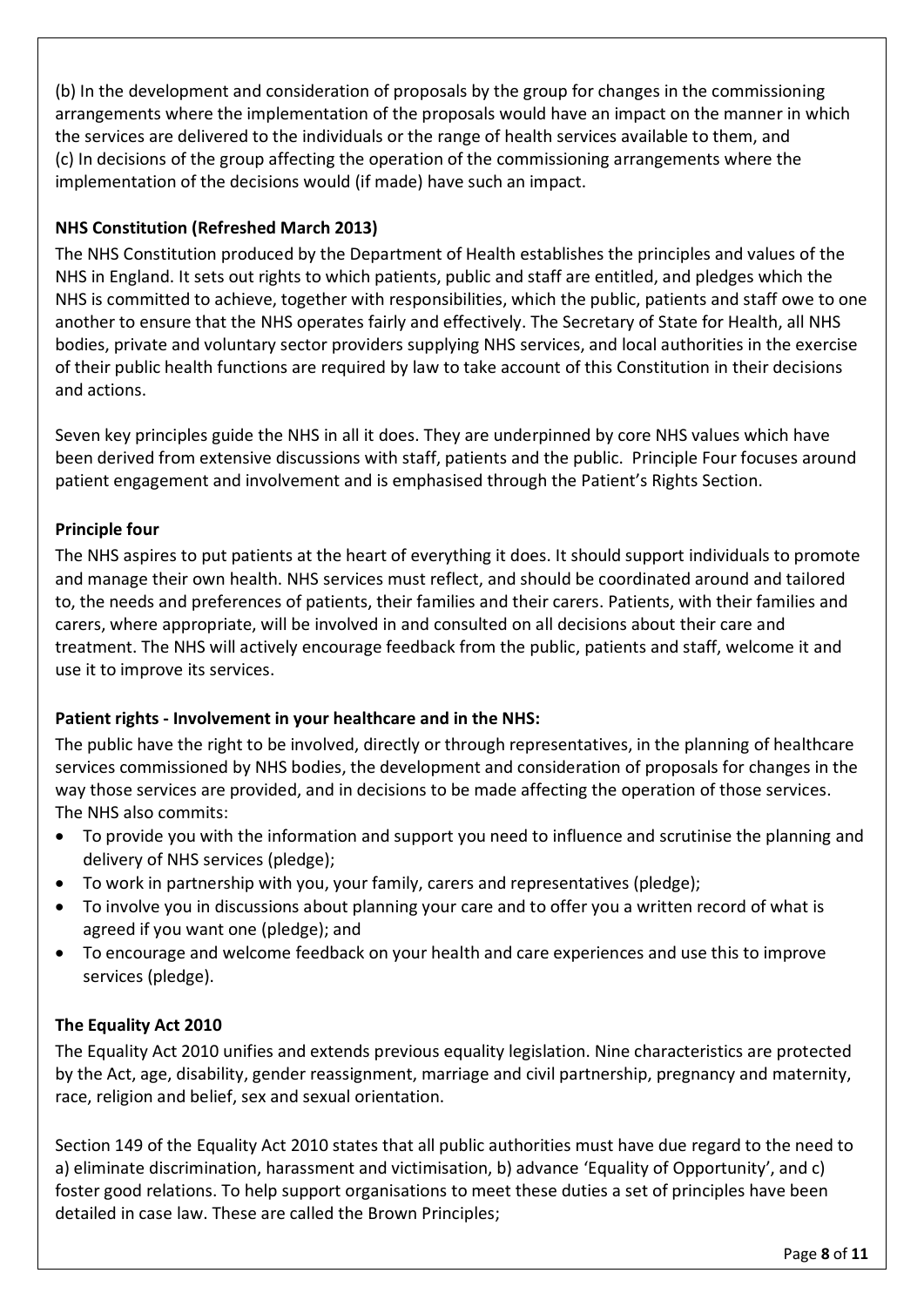- The organisation must be aware of their duty.
- Due regards is fulfilled before and at the time any change is considered as well as at the time a decision is taken. Due regards involves a conscious approach and state of mind.
- The duty cannot be satisfied by justifying a decision after it has been taken.
- The duty must be exercised in substance, with rigour and with an open mind in such a way that it influences the final decision.
- The duty is a non-delegable one.
- The duty is a continuing one.

An Equality Impact Assessment (EQIA) will need to be undertaken on any proposals for changes to services that are developed through the programme, in order to understand any potential impact on protected groups and ensure equality of opportunity. Engagement must span all protected groups and other groups, and care should be taken to ensure that seldom-heard interests are engaged with and supported to participate, where necessary.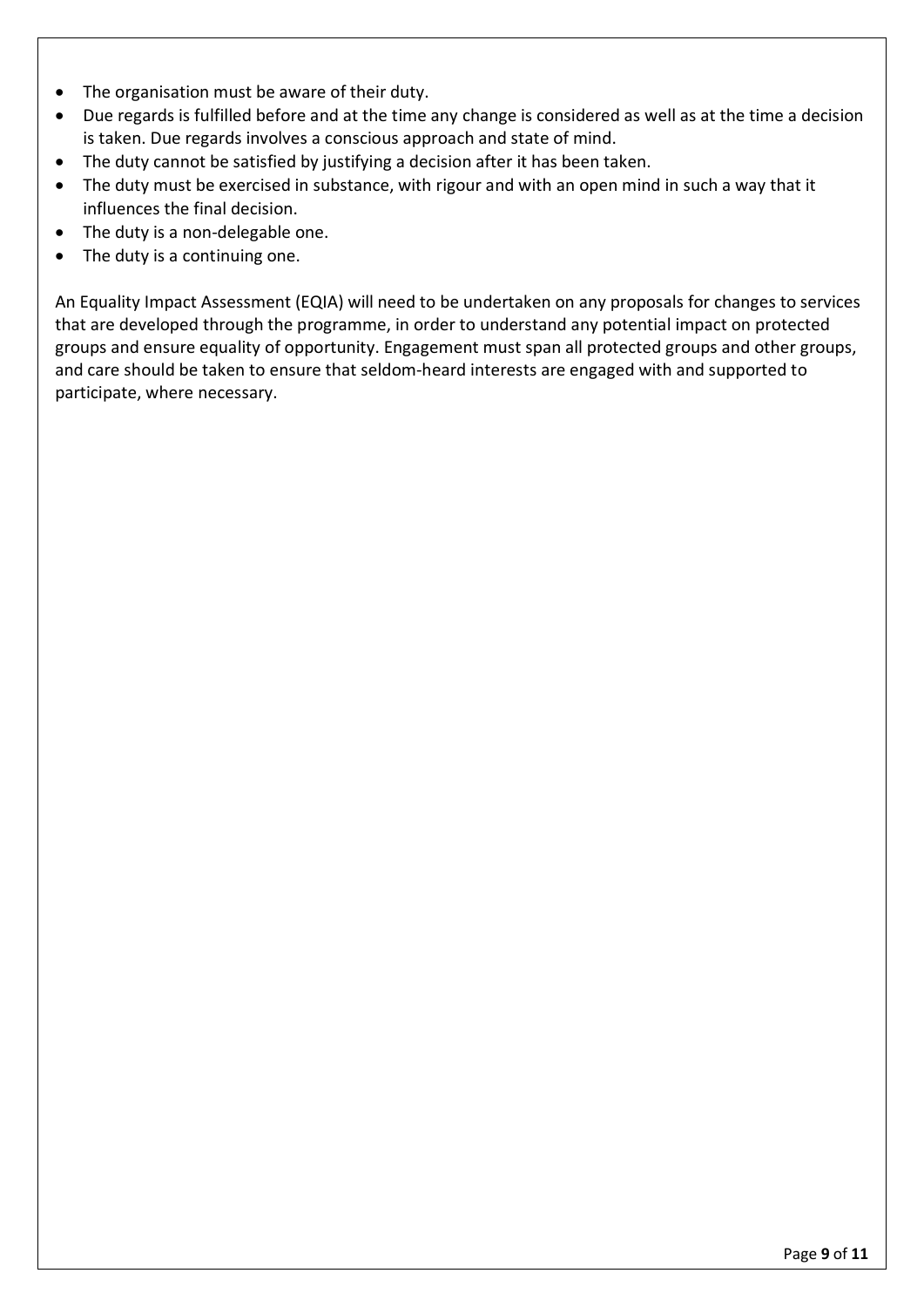#### **Appendix 2 – Engaging and communicating with staff members**

#### **Aims and objectives**

- Provide accurate information about the project
- Get staff on board
- Engage all staff
- Make sure feedback and experience from staff inform plans
- Maintain confidence and support
- Be open and honest about what needs to happen
- Lay ground for the new way of working.

# **By engaging and communicating with stakeholders effectively we can achieve:**

- Better contribution to our work
- More informed decision making
- Better understanding of local needs
- Shared ownership
- Trust and openness
- Change through experience
- Better outcomes

# **Build on these existing mechanisms and engage, not just inform**

- Work with engagement and communication leads from across departments and organisations to gather information on what staff communications are already in place
- What internal communications mechanisms are already in place
- Pay specific attention to priority groups such as working carers, staff who work unsociable hours, reduced or no access to email or the intranet
- Staff engagement techniques that work well

Detailed stakeholder mapping and prioritisation needs to be undertaken so that engagement and communications can be tailored to the various staff groups in a managed and consistent way.

# **Other ideas when planning engagement and communication with staff:**

- Identify PR risks, develop managing issues matrix
- Media protocols shared (including social media)
- Change champions Identify individual staff (clinicians and non-clinicians) that is supportive of change. Work closely with them to provide honest and up to date messages about the changes / project.
- Displays/ roller banners visual displays of the project
- Chat-rooms set an area of the intranet where staff can go to raise an issue or talk about project / change in their area
- E-Survey set up an online survey for staff to understand what they would change in their working area
- Existing meetings and briefings use established meetings and briefings as a key way to target staff and have a two-way conversation about change.
- Films develop a series of short films as a means of raising awareness of the review and engaging staff about why change is needed.
- Information/ staff support packs develop toolkit pack of information and support material to help when discussing programme at team meetings/ briefings.
- Internal branding for staff campaign to build awareness of the project and credibility
- Intranet continue to update the intranet and provide staff with up to the minute information about the changes /project and how they can get involved.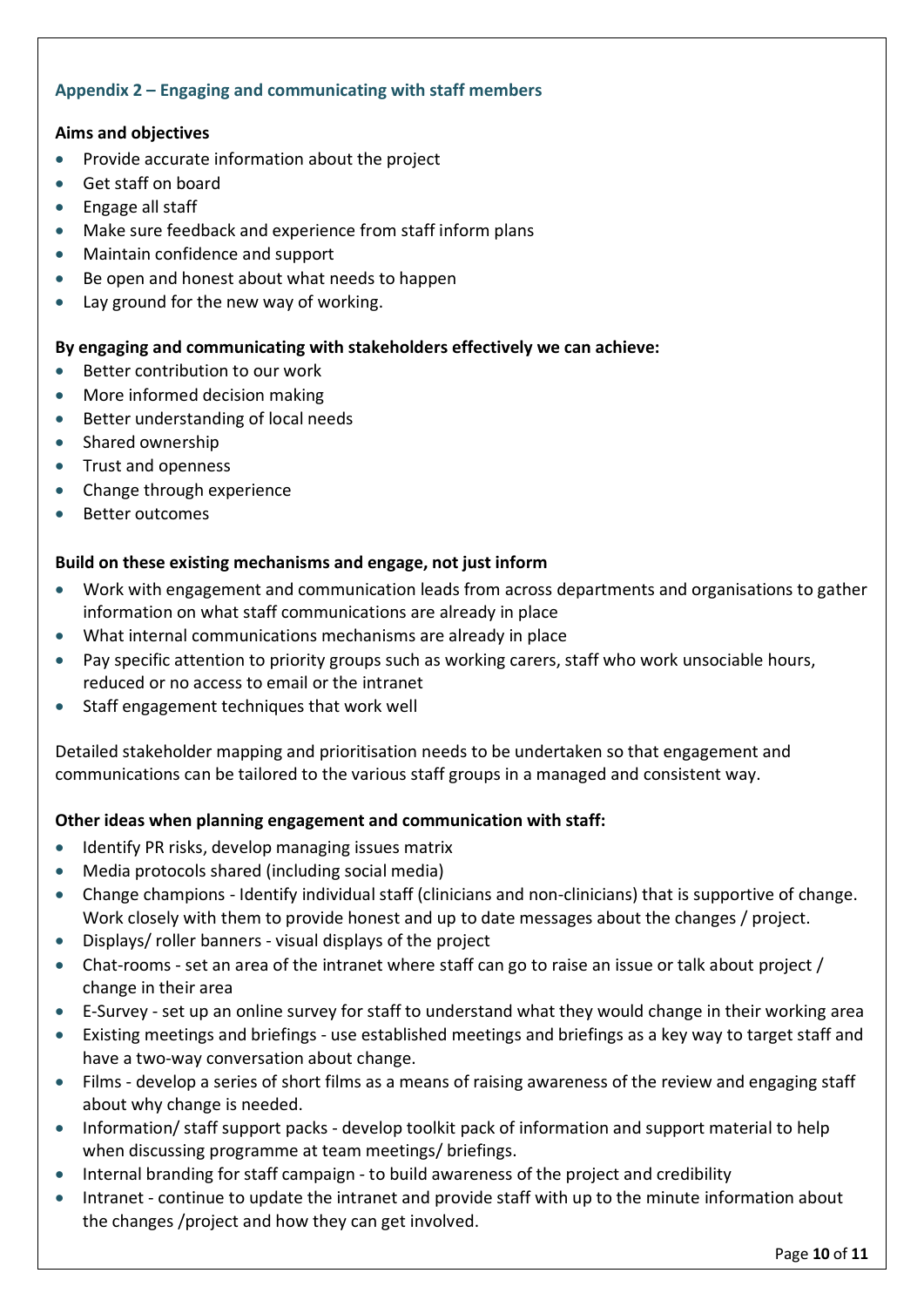- Newsletters and bulletins produce syndicated content for newsletters and bulletins. Share with partner organisations
- Pledge cards develop pledge cards for distribution to all staff across all partners
- Roadshows set up a series of promotional roadshows across all partner organisations to raise awareness of the project and the need for staff to get involved
- Webinars / WebEx / Skype set up face-to-face presentations through webinars as a way to discuss ideas and raise issues.